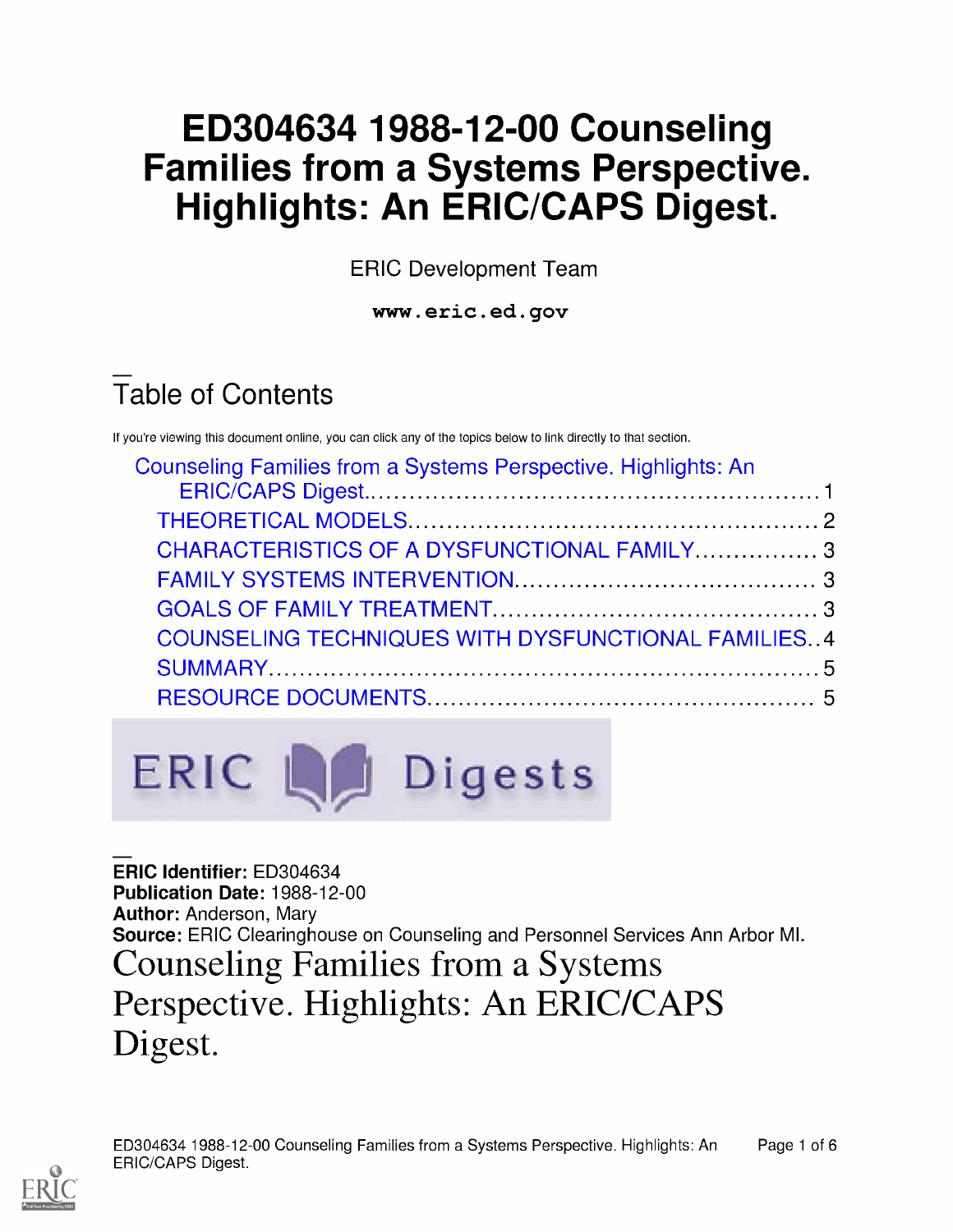#### THIS DIGEST WAS CREATED BY ERIC, THE EDUCATIONAL RESOURCES INFORMATION CENTER. FOR MORE INFORMATION ABOUT ERIC, CONTACT ACCESS ERIC 1-800-LET-ERIC

In the past twenty years family therapy has become a major innovative force in the helping professions that has profoundly influenced the way counselors think about and intervene in the lives of their clients (Schafer, Briesmeiste, & Fitton, 1984). Systems theory offers family counselors both a conceptual and a practical framework for organizing diagnostic information and evaluating presenting problems.

Generally, the systems perspective views the family as a self-regulating system held together by unspoken rules whose purpose is to maintain itself. Psychological symptoms are viewed as manifestations of a dysfunctional family, and the focus of treatment then becomes the family system, not the problem or symptomatic family member.

#### THEORETICAL MODELS

Numerous theoretical models have been developed, and counseling techniques vary according to the particular theoretical model to which the counselor subscribes. Many therapists are eclectic and use whatever model or techniques seem appropriate for a particular family and treatment setting. These theoretical models include: Psychodynamic. An object-relations approach to family therapy pioneered by Ackerman (1958) that views dysfunction as the result of inappropriate current behavioral attempts to work out issues of the past.

Generational. Stresses the importance of differentiation, relationships between generations, and triangulation (Bowen, 1978). Therapists function as teachers and coaches.

Communications. Describes pathology as arising out of dysfunctional communication patterns (Bateson, 1972; Jackson & Weakland, 1961; Satir, 1964). Treatment focuses on changing interaction patterns to promote growth, emphasizing conflict management and new adaptive responses to dysfunctional communication.

Structural. Views dysfunction as a consequence of family structure (Haley, 1976; Leibman, Minuchin, & Baker, 1974; Minuchin, S., 1974). Insight comes only after structural change.

Strategic Intervention. A special model of therapeutic change designed by the Ackerman Institute, Jay Haley (1976), and Selvini-Palazzoli (1978), aimed at changing the powerful family rules in families particularly resistant to change. Treatment is brief (eight interviews).

#### CHARACTERISTICS OF A DYSFUNCTIONAL

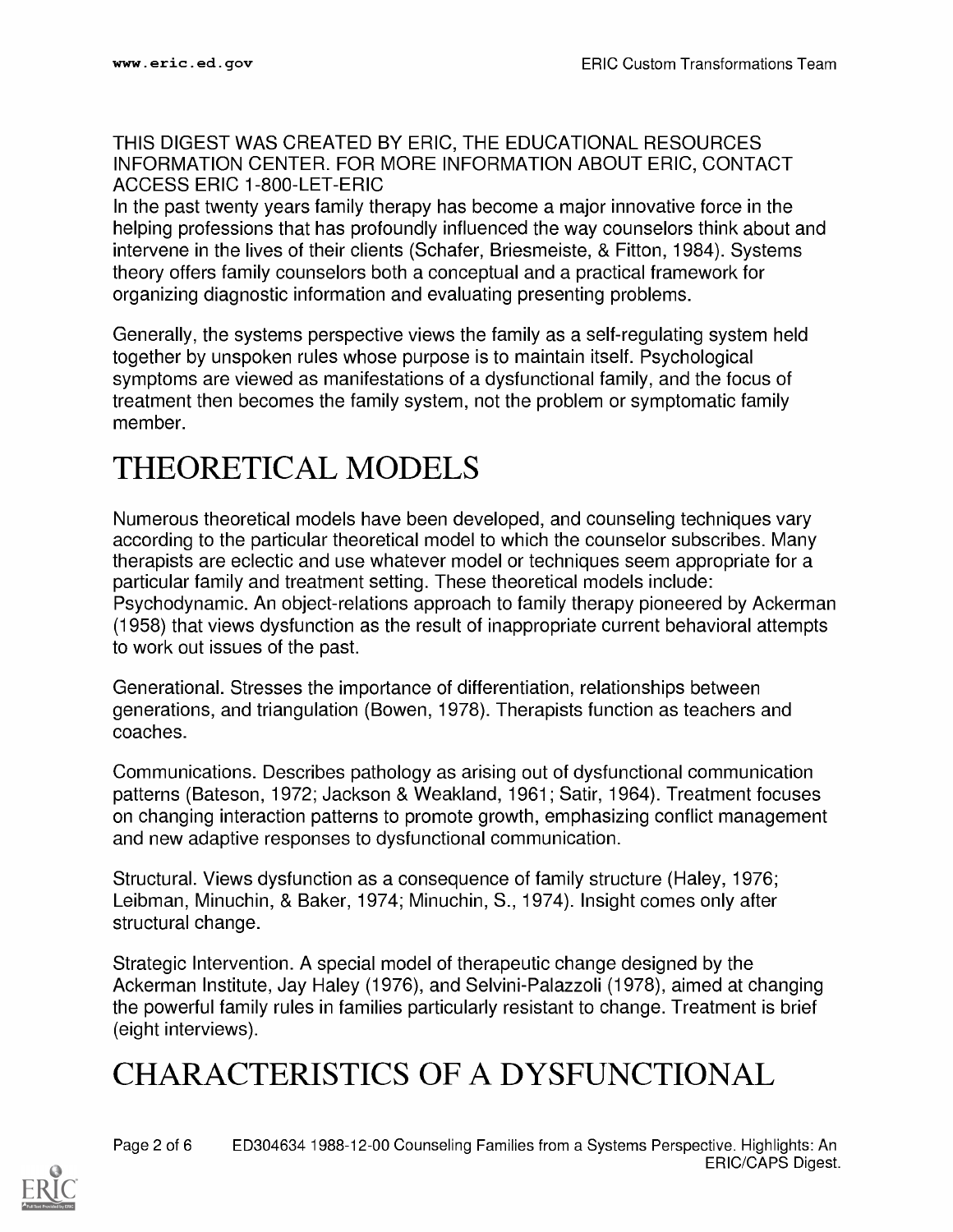## FAMILY

A family passes through predictable stages and develops methods of taking care of its members and coping with environmental demands. Members of dysfunctional families can become locked in self-perpetuating pathological patterns during a transition. Common characteristics of such families include the following: -- One or more symptomatic members. -- Blurred generational boundaries. -- Confused communication patterns. -- Overprotection. -- Enmeshment, lack of autonomy or privacy. -- Denial of conflict except as it involves symptomatic member. -- Inability to resolve conflict. --Submerged tension. -- Scapegoating. -- Low toleration for stress and physical illness. --Fragmented, disjointed, isolated individuals. -- Noncohesive, noncommittal, pseudo-closeness. -- Schisms, with two or more alliances in conflict. -- Skewed relationships, isolation of one family member. -- Extreme positions by all members in an effort to differentiate. -- Lack of respect for individual differences. Family dysfunction may seriously interfere with children's developmental processes.

Parents in such families are usually immobilized by pain from their past, fear of the present, and resistance to change.

#### FAMILY SYSTEMS INTERVENTION

Indications for Intervention. In general, family systems therapy is appropriate when evidence of family dysfunction exists. A direct correlation should be noticeable between a child's problems and family dysfunction. Families that lack minimal coping skills are not good candidates for family therapy, e.g., families with insufficient structure to attend regular sessions and single parent families with very young children (Schafer et al., 1984).

Therapeutic Attitude. The family systems therapist uses an active, directive manner in which family strengths are affirmed, interpersonal distance is monitored, and reality is reframed. The therapist respects hierarchies of authority and values, supporting subsystems, and speaks the language of the family, attempting to blend in with the family organization and style--to identify with the children without becoming a child, and with the parents without becoming a parent (Minuchin, 1974). It is important to include all family members in the sessions, or at least think in terms of the entire family. Dysfunctional families resist this attitude because it focuses on the family system and not just the symptomatic member. The therapist must respect the power of the family system and work to show members a better way to live together. Too critical an approach can imply that the therapist is trying to destroy the family rather than maintain it. Therapists need to have resolved their own personal family issues if they are to be helpful in effecting change.

#### GOALS OF FAMILY TREATMENT

Counseling should be initiated with all family members present. Once individuals are

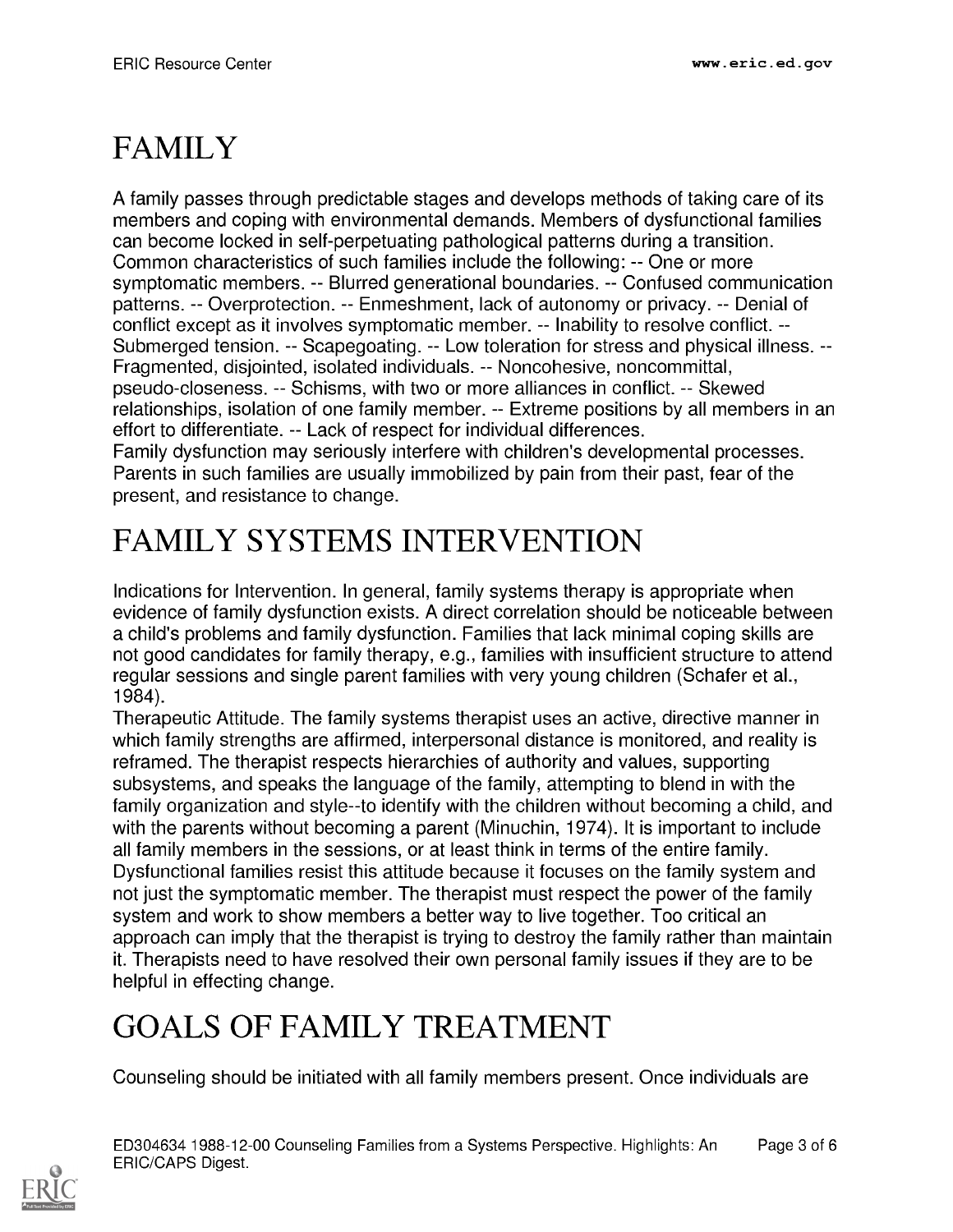thinking in family systems terms, they can become more objective and avoid the emotional reactivity that hinders treatment and change.

Therapy begins with a focus on the presenting problem or the symptomatic family member, with the hope that the family system will reveal itself around these initial issues. The goal is then to introduce family members to a broader way of conceptualizing and experiencing their problems. This approach typically achieves the following: -- Primary problems in family functioning are delineated. -- Scapegoating is neutralized. -- Guilt and blame decrease. -- Empathy for differences increases. -- Family myths and nonfunctional rules are challenged. -- New agreements for living together can be formed.

As the therapist monitors a family's struggle over time, covert rules of family life become overt and the family experiments with different ways of relating, communicating, and living together. Openly discussing issues and exposing family secrets often brings great relief and reduces tension.

#### COUNSELING TECHNIQUES WITH DYSFUNCTIONAL FAMILIES

When a family seeks treatment, the initial question for the therapist is what is the problem and what does having the problem do to the family? The family is then assessed as a whole with the therapist observing how members work together, discovering problems other than the presenting problems, and assessing the family's developmental stage cycle (Klimek & Anderson, 1988). In general, the therapist is less concerned with "why" than with "who, where, and what." Several techniques are useful in helping family members demonstrate how they normally deal with situations. Some examples include:

Sequencing. Ask questions like who does what, when? When kids are fighting, what is mother doing? father?

Hypothetical Questions. Who would be most likely to stay home if mother got sick? Which child can you visualize living at home as an adult?

Scaling Reports. On a scale of most-least, compare one another in terms of anger, power, neediness, happiness.

Family Map. Organize information about the generational development of a family that reveals the powerful transmission of family rules, roles, and myths (Bowen, 1978).

Reframing. Describe negative behavior in different ways. Acting out, for example, can be described as displaced anger from an unresolved family conflict.

Tracking. How does a family deal with a problem. "What was it like for you when. . . ?"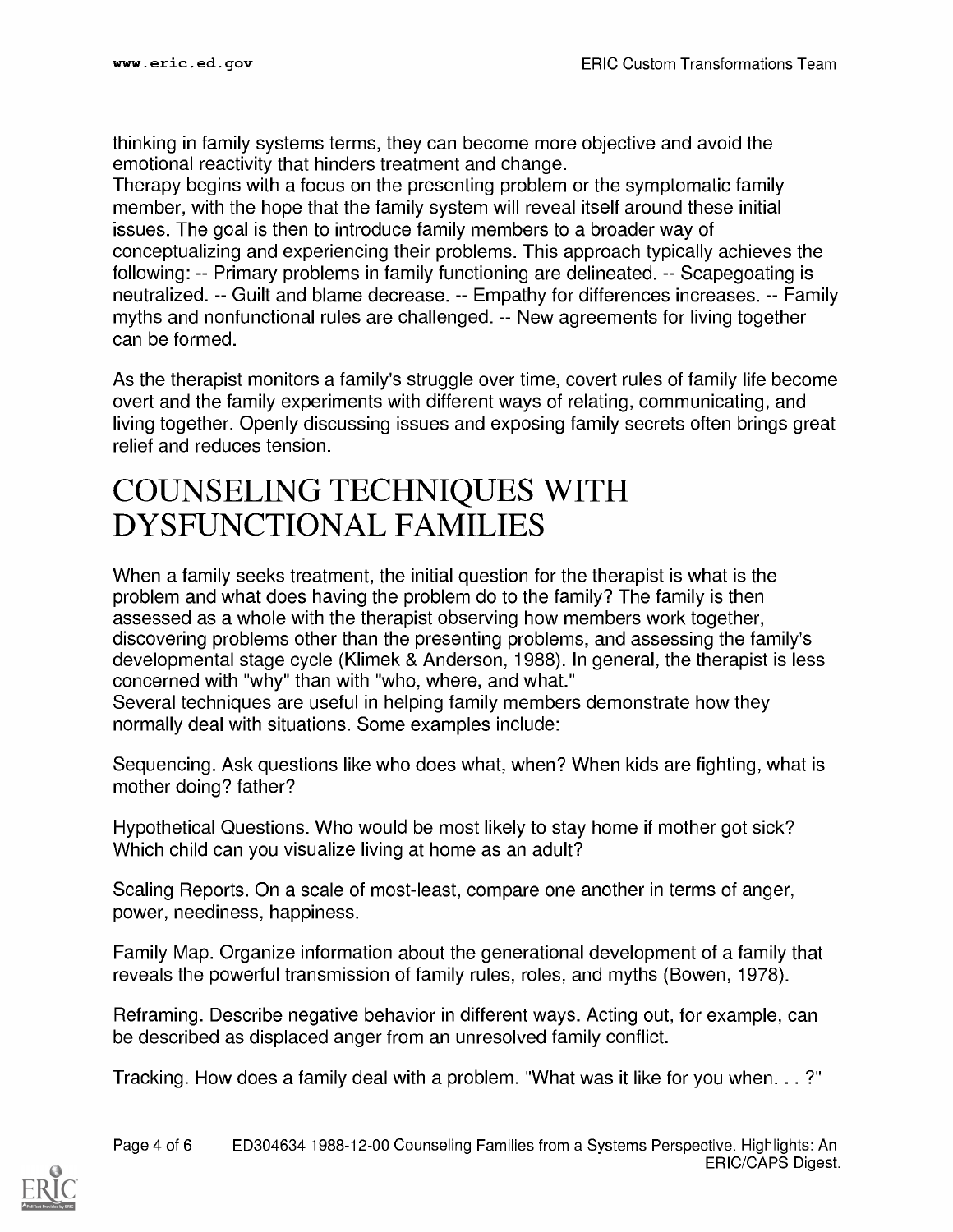rather than "How did you feel when. . . ?" These kinds of questions help keep the focus on the family rather than on the individual.

Sculpting. Create a still picture of the family that symbolizes relationships by having members position one another physically. This technique helps to cut through intellectualized defenses, and gets nonverbal members to express themselves.

Eco-Map. Organize data about the family's total environment and their relationship to it.

Paradoxical Intervention. Instruct a family to do something they don't expect and observe how the family then changes by rebellion or noncompliance. This approach is not appropriate in crisis situations such as violence, grief, or suicide, or for families with minimal resistance. It is reserved for highly resistant and rigid families and is clearly an advanced therapeutic skill (Papp, 1981).

Unbalancing. Support an individual or subsystem at the expense of others. This modifies family structure and introduces the possibility for alternative ways of living together.

#### SUMMARY

Change in family systems counseling derives from a therapist's affiliation with the family, and from interventions aimed at restructuring the family system in order to transform dysfunctional patterns. New ideas are being formulated about applying systems thinking in different treatment settings, as well as addressing specific problems such as school phobia, delinquency, substance abuse, and a variety of eating disorders. Family systems counseling is seen by some as the ultimate professional challenge and will undoubtedly continue to have a profound impact on the helping professions.

#### RESOURCE DOCUMENTS

Ackerman, N. (1958). The psychodynamics of family life. New York: Basic Books. Bateson, G. (1972). Steps to an ecology of mind. New York: Random House.

Bowen, M. (1978). Family treatment in clinical practice. New York: Jason Aronson.

Haley, J. (1976). Problem solving therapy. San Francisco: Jossey-Bass.

Jackson, D. P., & Weakland, J. H. (1961). Conjoint family therapy: Some considerations on theory, technique, and results. Psychiatry, 24, 30-45.

Klimek, D., & Anderson, M. (1988). Inner world, outer world: Understanding the struggles of adolescence. Ann Arbor, MI: The University of Michigan, ERIC Clearinghouse on Counseling and Personnel Services. (ED 290 118)